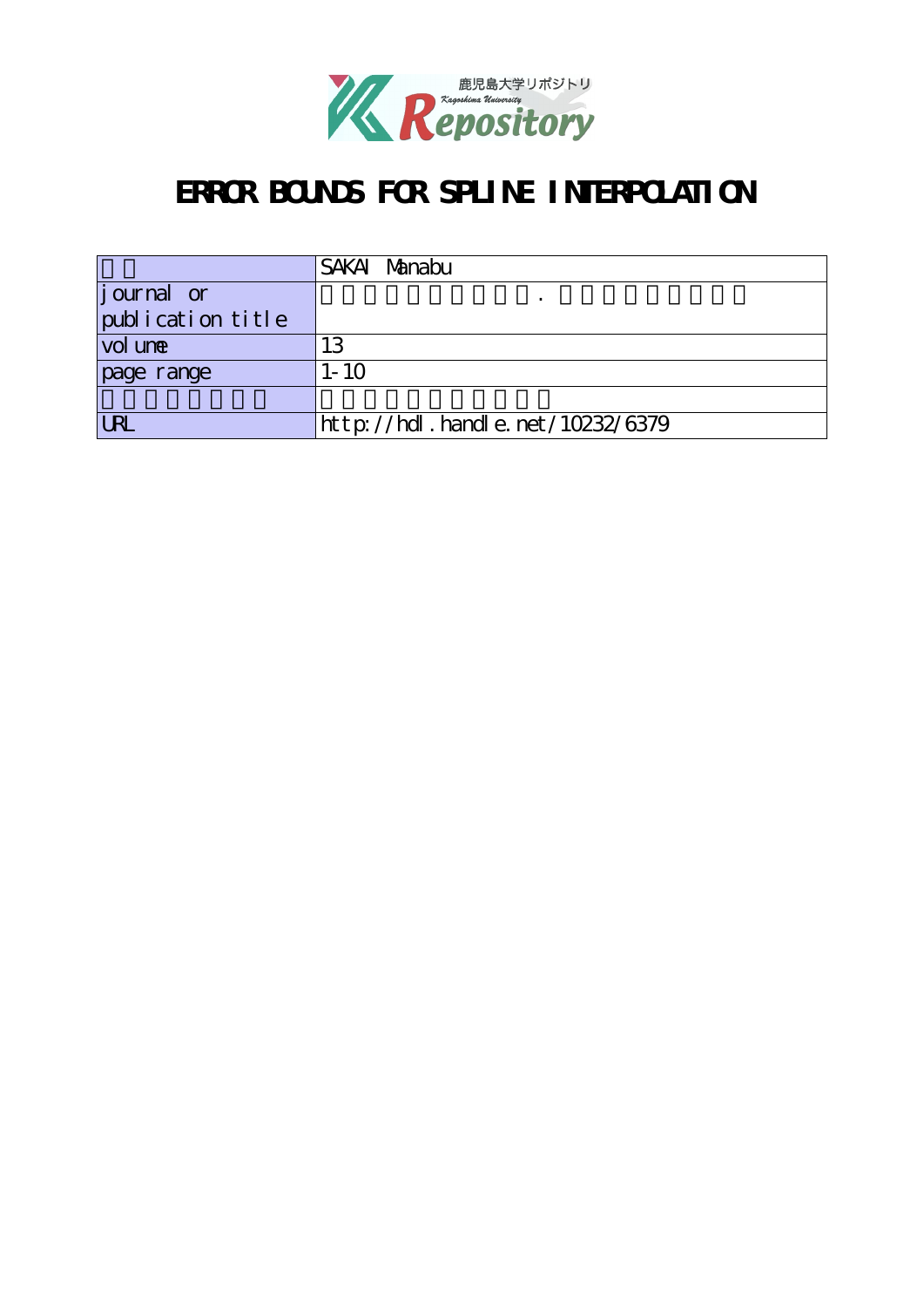# ERROR BOUNDS FOR SPLINE INTERPOLATION

|                    | SAKAI Manabu                         |
|--------------------|--------------------------------------|
| <i>j</i> ournal or |                                      |
| publication title  |                                      |
| vol une            | 13                                   |
| page range         | $1 - 10$                             |
|                    |                                      |
| <b>URL</b>         | http://hdl.handle.net/10232/00010039 |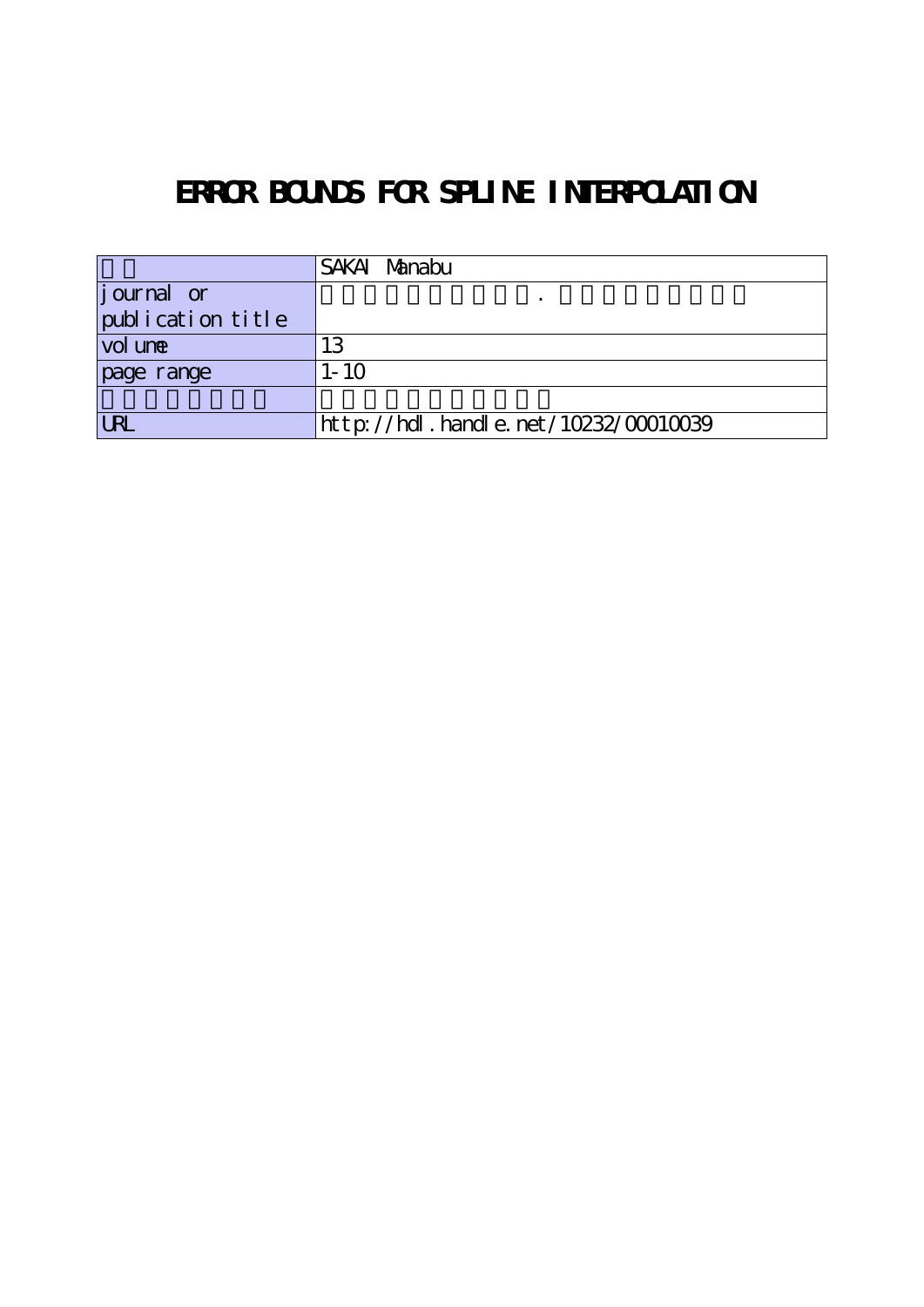Rep. Fac. Sci. Kagoshima Univ., (Math., Phys. & Chem.), No. 13, p. 1-10, 1980

# ERROR BOUNDS FOR SPLINE INTERPOLATION

By

Manabu SAKAI\* (Received Jan. 14, 1980)

### **Abstract**

Let  $s$  be a cubic spline, with equally spaced knots on [0, 1] interpolating to a given function y at the knots. The parameters which determine s are used to give more accurate approximations to  $y$  and its derivatives than those obtained from  $s$ , with very little additional effort to compute, at any point  $t \in [0, 1]$ . Extensions to quintic spline are possible. A selection of numerical results is presented in Tables 1-6.

## 1. Introduction

Let s be a cubic spline on [0, 1], with equally spaced knots  $t_i$  (i=0, 1, ...,n) and use the notations  $m_i = s'(t_i)$   $M_i = s''(t_i)$ . It is well known that if  $y \in C^4[0, 1]$  and s satisfies the appropriate end conditions then

$$
\max |s^{(r)}(t) - y^{(r)}(t)| = O(h^{4-r}) \qquad r = 0, 1, 2.
$$

It is also known that if  $y \in C^4[0, 1]$ , for a variety of end conditions,

$$
m_i = y'_i + O(h^4) \qquad i = 0, 1, \dots, n
$$
  

$$
(M_{i+1} + 10M_i + M_{i-1})/12 = y''_i + O(h^4) \qquad i = 1, 2, \dots, n-1
$$
 ([1]).

The main results of this paper are contained in the following theorems.

**THEOREM** 1 (cf. [2]). Let s be an interpolatory cubic spline function which agrees with the function  $y \in C^{8}[0, 1]$  at the equally spaced knots and satisfies the end conditions:

$$
M_0 + \lambda_1 M_1 = c_1
$$
 and  $M_n + \lambda_2 M_{n-1} = c_2$   $(\lambda_i + 2 + \sqrt{3}).$ 

Then we have the asymptotic expansions in the interval bounded away from the end points  $t=0, 1$ :

$$
M_i = y_i^* - (h^2/12)y_i^{(4)} + (h^4/360)y_i^{(6)} + O(h^8)
$$
  

$$
m_i = y_i^* - (h^4/180)y_i^{(6)} + O(h^6)
$$
.

Also,

(1) 
$$
(-M_{i+2}+34M_{i+1}+294M_i+34M_{i-1}-M_{i-2})/360 = y''_i+O(h^6)
$$

$$
(2) \qquad (m_{i+2}-4m_{i+1}+186m_i-4m_{i-1}+m_{i-2})/180=y'_i+O(h^6).
$$

COROLLARY. Let  $s_5$  be the piecewise quintic polynomial induced by s such that

<sup>\*</sup> Department of Mathematics, Kagoshima University.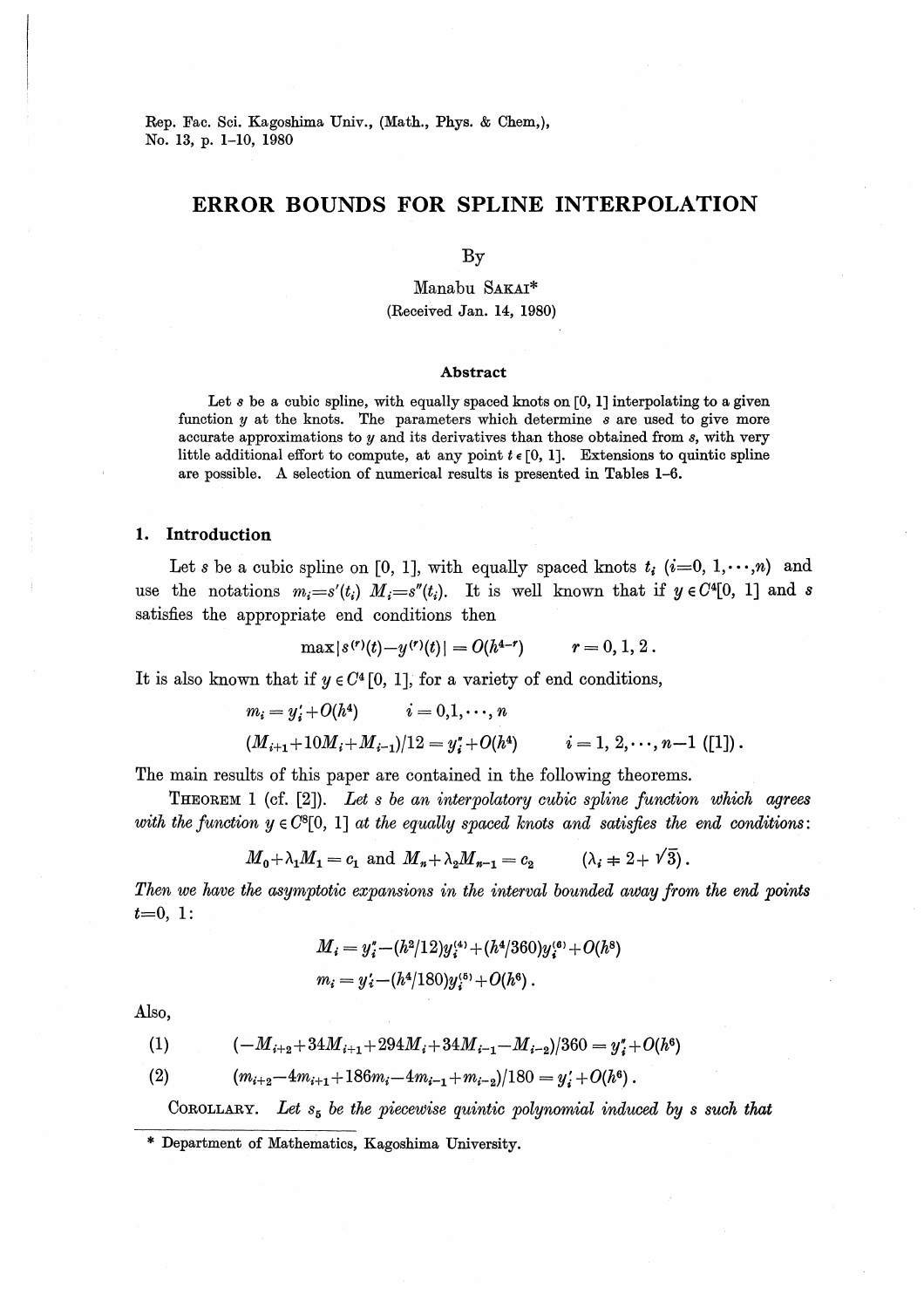M. SAKAI

$$
s_5(t_i) = y(t_i)
$$
  
\n
$$
s'_5(t_i) = (m_{i+2} - 4m_{i+1} + 186m_i - 4m_{i-1} + m_{i-2})/180
$$
  
\n
$$
s''_5(t_i) = (-M_{i+2} + 34M_{i+1} + 294M_i + 34M_{i-1} - M_{i-2})/360.
$$

Then for any t bounded away from the end points

$$
s_{\mathfrak{s}}^{(r)}(t)-y^{(r)}(t)=O(h^{\mathfrak{s}-r}) \qquad r=0, 1, 2.
$$

In an exactly analogous manner as in Theorem 1, we have

THEOREM 2. Let  $y \in C^{9}[0, 1]$  and the hypotheses of Theorem 1 hold. Then we have

(3) 
$$
(-m_{i+3}+9.5m_{i+2}-29m_{i+1}+671m_i-29m_{i-1}+9.5m_{i-2}-m_{i-3})/630
$$

$$
=y'_i+O(h^8)
$$

(4) 
$$
(-M_{i+3}-9M_{i+2}+75M_{i+1}-75M_{i-1}+9M_{i-2}-M_{i-3})/(120h)
$$

$$
=y_i^{(3)}+O(h^6).
$$

Using  $(1)$ ,  $(3)$  and  $(4)$ , we have

COROLLARY. Let  $s_7$  be the piecewise polynomial of degree 7 induced by s such that

 $s_7(t_i) = y(t_i)$  $s'_{7}(t_i) = (-m_{i+3}+9.5m_{i+2}-29m_{i+1}+671m_i-29m_{i-1}+9.5m_{i-2}-m_{i-3})/630$  $s''_2(t_i) = (-M_{i+2} + 34M_{i+1} + 294M_i + 34M_{i-1} - M_{i-2})/360$  $s_7^{(3)}(t_i) = (M_{i+3}-9M_{i+2}+75M_{i+1}-75M_{i-1}+9M_{i-2}-M_{i-3})/(120h)$ .

Then for any t bounded away from the end points

 $s^{(r)}(t)-y^{(r)}(t)=O(h^{8-r})$  $r = 0, 1, 2$ .

#### **Proof of Theorem 1**  $2.$

Before we procced with analysis, we shall require the following lemmas 1-3. Let A be the matrix of order  $n+1$ :

|  |                                                 |  | $\left[\begin{array}{ccccccc} 1 & \lambda_1 & \cdot & \cdot & \cdot & \cdot \\ 1 & 4 & 1 & \cdot & \cdot & \cdot \\ 0 & 1 & 4 & 1 & \cdot & \cdot \\ \cdot & \cdot & \cdot & \cdot & \cdot & \cdot \\ \end{array}\right]$ |    |  |
|--|-------------------------------------------------|--|---------------------------------------------------------------------------------------------------------------------------------------------------------------------------------------------------------------------------|----|--|
|  |                                                 |  |                                                                                                                                                                                                                           |    |  |
|  |                                                 |  | $\cdots$ $\vert$                                                                                                                                                                                                          |    |  |
|  | $\mathbf{r}=\mathbf{r}+\mathbf{r}+\mathbf{r}$ . |  | $\lambda_{2}$                                                                                                                                                                                                             | 1) |  |

LEMMA 1 (cf. [2]). If  $\lambda_i$   $\neq$  2 +  $\sqrt{3}$ , A is nonsingular for sufficiently large n.

**PROOF.** Let us consider the homogeneous system  $A\xi=0$ . Setting  $\theta=-2-\sqrt{3}$  and  $p_i(t)=1+\lambda_i t$ , we have

$$
\xi_i = a\theta^i + b\theta^{-i} \qquad i = 0, 1, \dots, n
$$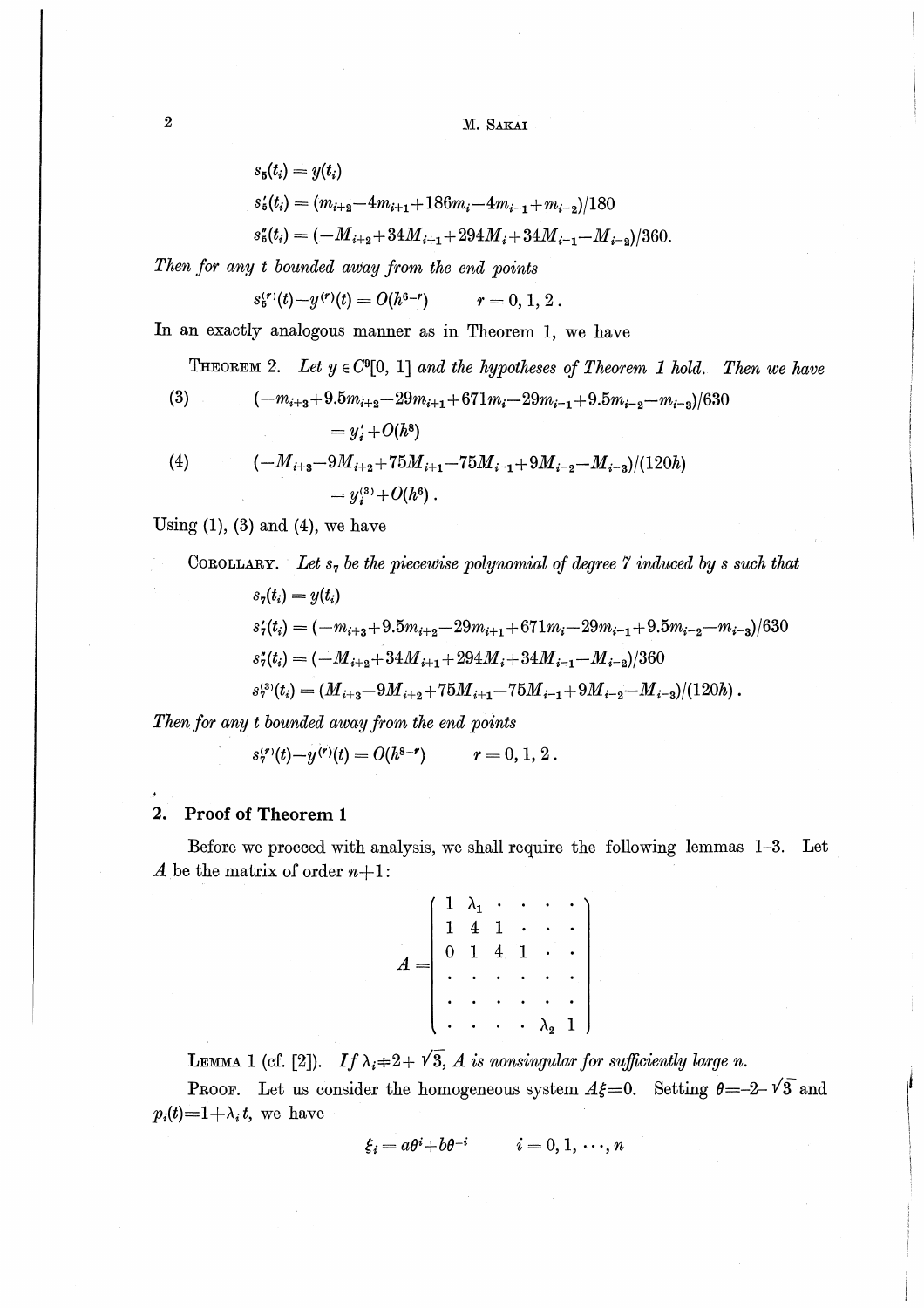where

$$
\begin{bmatrix} p_1(\theta) & p_1(1/\theta) \\ \theta^* p_2(1/\theta) & p_2(\theta)/\theta^* \end{bmatrix} \begin{bmatrix} a \\ b \end{bmatrix} = \begin{bmatrix} 0 \\ 0 \end{bmatrix}
$$

Since  $p_i(1/\theta) = 0$ , we have the desired result.

LEMMA 2. If  $\lambda_i + 2 + \sqrt{3}$ , we have

for sufficiently large n,  $||A^{-1}||_{\infty} \leq C$ where  $C$  is a generic constant independent of  $n$ .

**PROOF.** For any vector  $\xi$ , we consider  $A\xi = \eta$ . Let the sequence  $\{a_i\}$  be given by  $a_0=0$ ,  $a_1=1$ ,  $a_{i+1}-4a_i+a_{i-1}=0$ . Then if  $a_{i+1}/a_i = \lambda_1$  we have

$$
\xi_i = -(a_i - a_{i-1}\lambda_1)/(a_{i+1} - a_i\lambda_1) \xi_{i+1} + \sum_{j=0} c_{i,j} \eta_j \quad \text{for some } c_{i,j}
$$

where

$$
\lim (a_i - a_{i-1}\lambda_1)/(a_{i+1} - a_i\lambda_1) = 1/(2 + \sqrt{3}) < 1
$$

Including the case when  $a_{i+1}/a_i = \lambda_1$  for some i, the appropriate submatrix of A is diagonally dominant, from which follows the desired result.

LEMMA 3. Let 
$$
A^{-1}=(a_{i,j}^{-1})
$$
. If  $\lambda_i+2+\sqrt{3}$ , we have  
\n $|a_{i,b}^{-1}| \le C/(2+\sqrt{3})^i$  for sufficiently large n.  
\nPROOF. Setting  $\theta = -2-\sqrt{3}$ ,  $a_{i,b}^{-1} = a\theta^i + b\theta^{-i}$   $i=0, 1, ..., n$   
\n
$$
\begin{bmatrix} p_1(\theta) & p_1(1/\theta) \\ \theta^* p_2(1/\theta) & p_2(\theta)/\theta^* \end{bmatrix} \begin{bmatrix} a \\ b \end{bmatrix} = \begin{bmatrix} 1 \\ 0 \end{bmatrix}
$$

Thus we have

$$
a \approx -p_2(\theta)/\{p_1(1/\theta)p_2(1/\theta)\theta^{2n}\}, \quad b \approx -1/p_1(1/\theta).
$$

To prove Theorem 1, let

$$
\mu_j = M_j - y_j^* + (h^2/12)y_j^{(4)} - (h^4/360)y_j^{(6)}.
$$

Then we have

ş

$$
\mu_0 + \lambda_1 \mu_1 = c_1 - \{y_0^* - (h^2/12) y_0^{(4)} + (h^4/360) y_0^{(6)}\} - \lambda_1 \{y_1^* - (h^2/12) y_1^{(4)} + \cdots\}.
$$
  

$$
\mu_{j+1} + 4\mu_j + \mu_{j-1} = O(h^6).
$$

$$
\mu_n + \lambda_2 \mu_{n-1} = c_2 - (y_n'' - (h^2/12) y_n^{(4)} + (h^4/360) y_n^{(6)} - \cdots
$$

Combining Lemmas 2 and 3 gives us

$$
M_j = y_j^* - (h^2/12) y_j^{(4)} + (h^4/360) y_j^{(6)} + O(h^{2+m}) \qquad m = 0, 1, 2, 3, 4
$$
  
for  $(m+2-r) p \le j \le n - (m+2-r) p$ 

 $p = [-\log(h)/\log(2+\sqrt{3})]$  and  $r(0 \leq r \leq m+2)$  is the integer where  $c_1 - \{y_0^* - (h^2/12) y_0^{(4)} + (h^4/360) y_0^{(6)}\} - \lambda_1 \{y_1^* - (h^2/12)\}.$ such that  $y_1^{(4)} + (h^4/360) y_1^{(6)} = O(h^r), \cdots$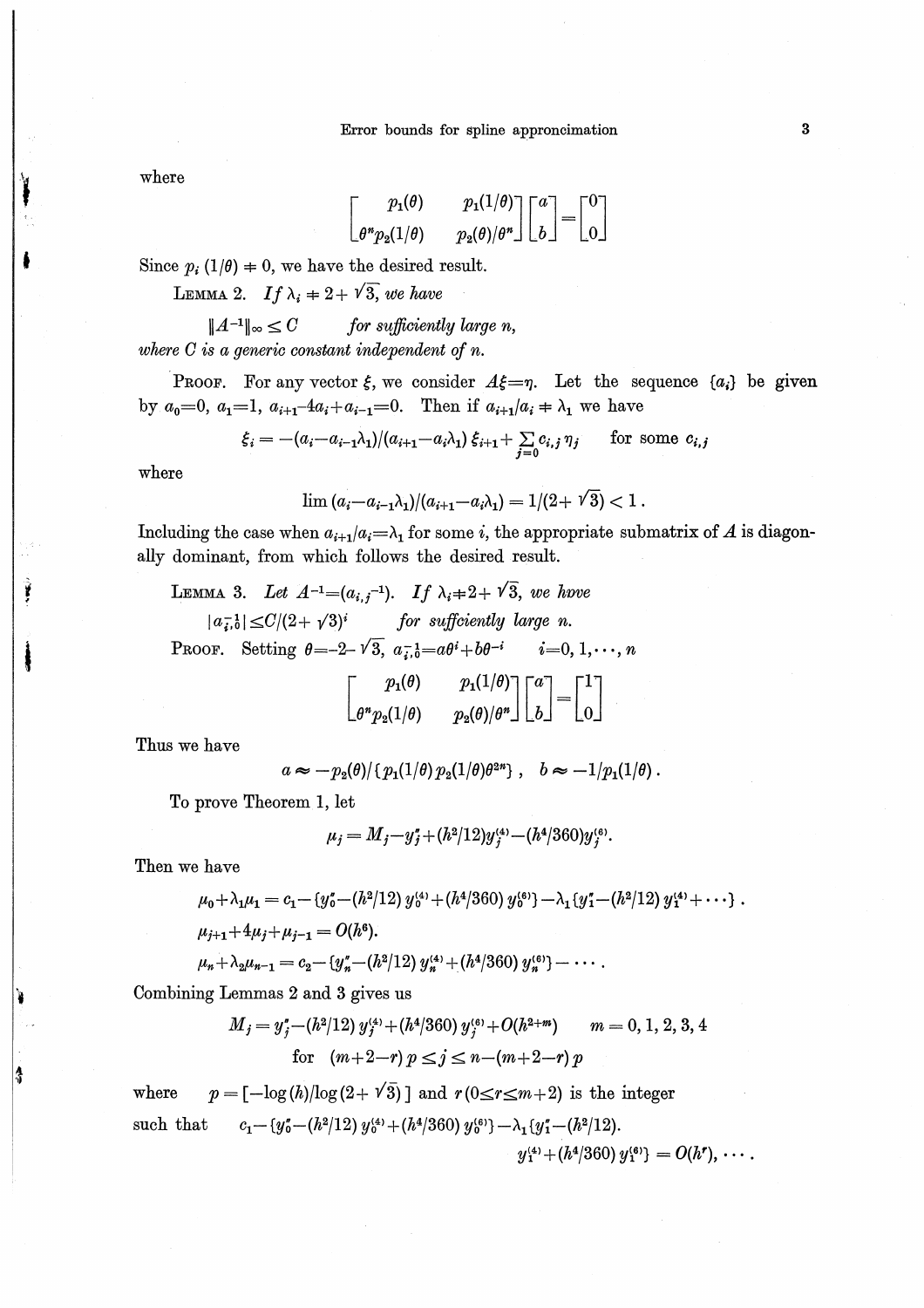M. Sakai

By repeated use of consistency relations, it is possible to rewrite the end condition  $A^r M_0 = 0$  (r  $\neq$  2) as follows:

$$
M_0 + d_r M_1 = \cdots \qquad (d_r \to 2 + \sqrt{3}).
$$

It is well known that the choice of end conditions plays a critical role on the quality of spline approximations. In using the formulas (1), (2) and (3) the end conditions  $A^rM_{\eta} = p^rM_{\eta} = 0$  (r=5, 7) would give rise to the better approximations.

## 3. Extensions to quintic spline approximation

In this section we shall consider the quintic spline interpolation under the following end conditions :

(5)

 $M_0 + \alpha_1 M_1 + \beta_1 M_2 = c_0, \quad M_0 + \gamma_1 M_1 + \delta_1 M_2 + \eta_1 M_3 = c_1$  $M_n+\gamma_2M_{n-1}+\delta_2M_{n-2}+\eta_2M_{n-3} = c_{n-1}, \quad M_n+\alpha_2M_{n-1}+\beta_2M_{n-2} = c_n.$ 

Letting  $\theta$  and  $\kappa(|\theta|>| \kappa|>1)$  be the roots of the quartic polynomial  $t^4+26t^3+66t^2+$ 26t+1=0 and  $p_i(t)=1+\alpha_it+\beta_it^2, q_i(t)=1+\gamma_it+\delta_it^2+\eta_it^3,$  we have the following theorem.

Theorem 3. Let s be an interpolatory quintic spline function which agrees with the function  $y \in C^{8}[0, 1]$  at the equally spaced knots and satisfies the end conditions (5). If  $p_i(1/\theta)$   $q_i(1/\kappa) - p_i(1/\kappa)$   $q_i(1/\theta) \neq 0$ , we have in the interval bounded away from the end points

$$
M_i = y_i^* + (h^4/720) y_i^{(6)} + O(h^6)
$$
  

$$
m_i = y_i' + (h^6/5040) y_i^{(7)} + O(h^8)
$$

from which follow

(5)  $(-M_{i+2}+4M_{i+1}+714M_{i}+4M_{i-1}-M_{i-2})/720 = y'' + O(h^6)$ 

(6)  $(-m_{i+3}+6m_{i+2}-15m_{i+1}+5060m_i-15m_{i-1}+6m_{i-2}-m_{i-3})/5040 = y'_{i} + O(h^8).$ 

To prove this Theorem we shall require the following lemmas 4-6.

Lemma 4. Let the hypotheses of Theorem 3 hold. Then the following matrix of order  $n+1$  is nonsingular:

> $1 \alpha_1 \beta_1 0 \cdot \cdot \cdot$  $1 \gamma_1 \delta_1 \eta_1 0 0$  $1\ \ 26\ \ 66\ \ 26\ \ 1\quad 0$ 1 266626 1 $\begin{matrix} \eta_2 & \delta_2 & \gamma_2 & 1\ & \cdot & \beta_2 & \alpha_2 & 1 \end{matrix}$  $_{2}^{\rm 2}$ 2<br>,

**PROOF.** Setting  $B\xi=0$ , we have

 $\overline{\mathbf{4}}$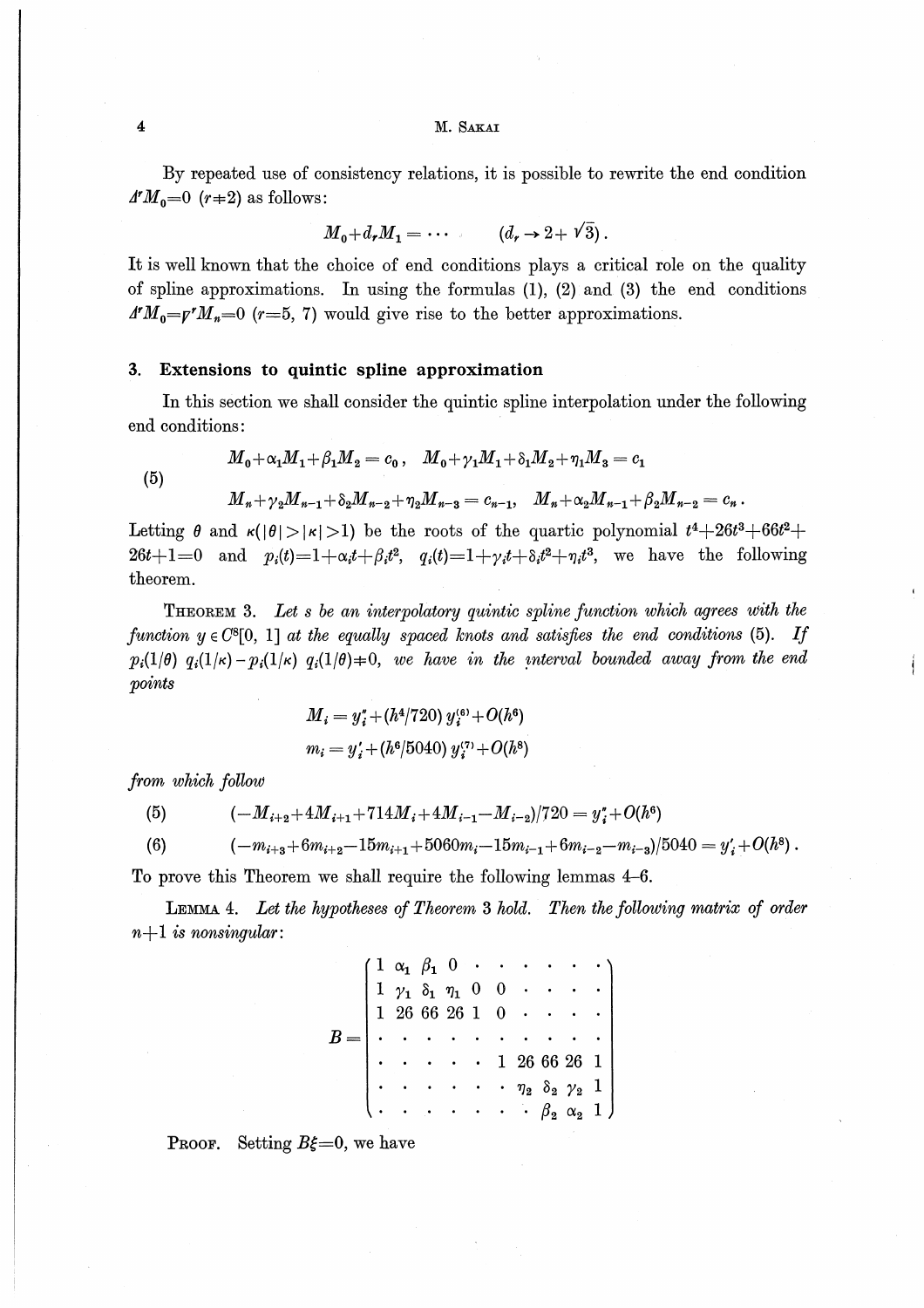Error bounds for spline approncimation

$$
\xi_i = a\theta^i + b\theta^{-i} + c\kappa^i + d\kappa^{-i}
$$

$$
i=0,1,\cdots,n
$$

where

Ì

| $p_1(\theta)$            | $p_1(1/\theta)$ | $p_1(\kappa)$                                 |                                                                                                                                                                                                                                           |  |  |
|--------------------------|-----------------|-----------------------------------------------|-------------------------------------------------------------------------------------------------------------------------------------------------------------------------------------------------------------------------------------------|--|--|
| $q_1(\theta)$            | $q_1(1/\theta)$ | $q_1(\kappa)$                                 | $\left(\begin{array}{c} p_1(1/\kappa) \ q_1(1/\kappa) \ q_2(\kappa)/\kappa^n \ p_2(\kappa)/\kappa^n \end{array}\right) \left(\begin{array}{c} a \ b \ c \ d \end{array}\right) = \left(\begin{array}{c} 0 \ 0 \ 0 \ 0 \end{array}\right)$ |  |  |
| $\theta^n q_2(1/\theta)$ |                 | $q_2(\theta)/\theta^n \kappa^n q_2(1/\kappa)$ |                                                                                                                                                                                                                                           |  |  |
| $\theta^n p_2(1/\theta)$ |                 | $p_2(\theta)/\theta^n \kappa^n p_2(1/\kappa)$ |                                                                                                                                                                                                                                           |  |  |

Since the determinant of the coefficient matrix is

 $\theta^{\kappa} \kappa^n [ \prod_j \{ p_j(1/\theta) q_j(1/\kappa) - p_j(1/\kappa) q_j(1/\theta) \} ] + \cdots,$ 

we have  $a = b = c = d = 0$  for sufficiently large n, from which follows the desired result.

LEMMA 5. Let the hypotheses of Theorem 3 hold. Then

 $||B^{-1}||_{\infty} \leq C$  for sufficiently large n.

**PROOF.** Let us consider the matrix  $B_p$  of order p:

|   | $1 \alpha_1 \beta_1$         |  |                 |  |   |  |            |  |
|---|------------------------------|--|-----------------|--|---|--|------------|--|
|   | $1 \gamma_1 \delta_1 \eta_1$ |  |                 |  |   |  |            |  |
|   |                              |  | 1 26 66 26 26 1 |  |   |  |            |  |
| 0 |                              |  |                 |  |   |  |            |  |
|   |                              |  |                 |  |   |  |            |  |
|   |                              |  |                 |  |   |  |            |  |
|   |                              |  |                 |  |   |  |            |  |
|   |                              |  |                 |  | 0 |  | 1 26 66 26 |  |
|   |                              |  |                 |  |   |  | 1 26 66    |  |

Setting  $p(t)=66+26t+t^2$  and  $q(t)=26+66t+26t^2+t^3$ , we have

$$
p(1/\theta)q(1/\kappa)-p(1/\kappa) q(1/\theta) = 26(\kappa-\theta) \neq 0
$$

from which, by Lemma 4,  $B_p$  is nonsingular for sufficiently large p. Here we consider the system:  $B\xi = \eta$ .

Since  $B_{\rho}$  is nonsingular,  $\xi_{\rho} = \kappa_{\rho} \xi_{\rho+1} + l_{\rho} \xi_{\rho+2} + \sum d_{\rho,i} \eta_j$  for  $p \ge p_0$  and some  $d_{i,j}$  provided that  $p_0$  and *n* are sufficiently large. Thus we have only to show  $|\lim_{k \to \infty} \kappa_p| + |\lim_{k \to \infty} l_p| < 1$ . Since  $\kappa_{\rho}$  and  $l_{\rho}$  are independent of  $\eta$ , let  $\eta=0$  to compute these values.

Then 
$$
\xi_i = a\theta^i + b\theta^{-i} + c\kappa^i + d\kappa^{-i} \qquad i = 0, 1, \dots, n
$$
where\n
$$
\begin{pmatrix}\np_1(\theta) & p_1(1/\theta) & p_1(\kappa) & p_1(1/\kappa) \\
q_1(\theta) & q_1(1/\theta) & q_1(\kappa) & q_1(1/\kappa)\n\end{pmatrix}\n\begin{pmatrix}\na \\
b \\
c \\
d\n\end{pmatrix} =\n\begin{pmatrix}\n0 \\
0 \\
0 \\
0 \\
0\n\end{pmatrix}
$$

Hence we have  $b=r_{1,1}a+r_{1,2}c$ ,  $d=r_{2,1}a+r_{2,2}c$  for some  $r_{i,j}$ , from which follows

$$
\xi_i = a(\theta^i + r_{1,1}/\theta^i + r_{2,1}/\kappa^i) + c(\kappa^i + r_{1,2}/\theta^i + r_{2,2}/\kappa^i).
$$

Thus we have two equations with respect to  $\kappa_{p}$  and  $l_{p}$ :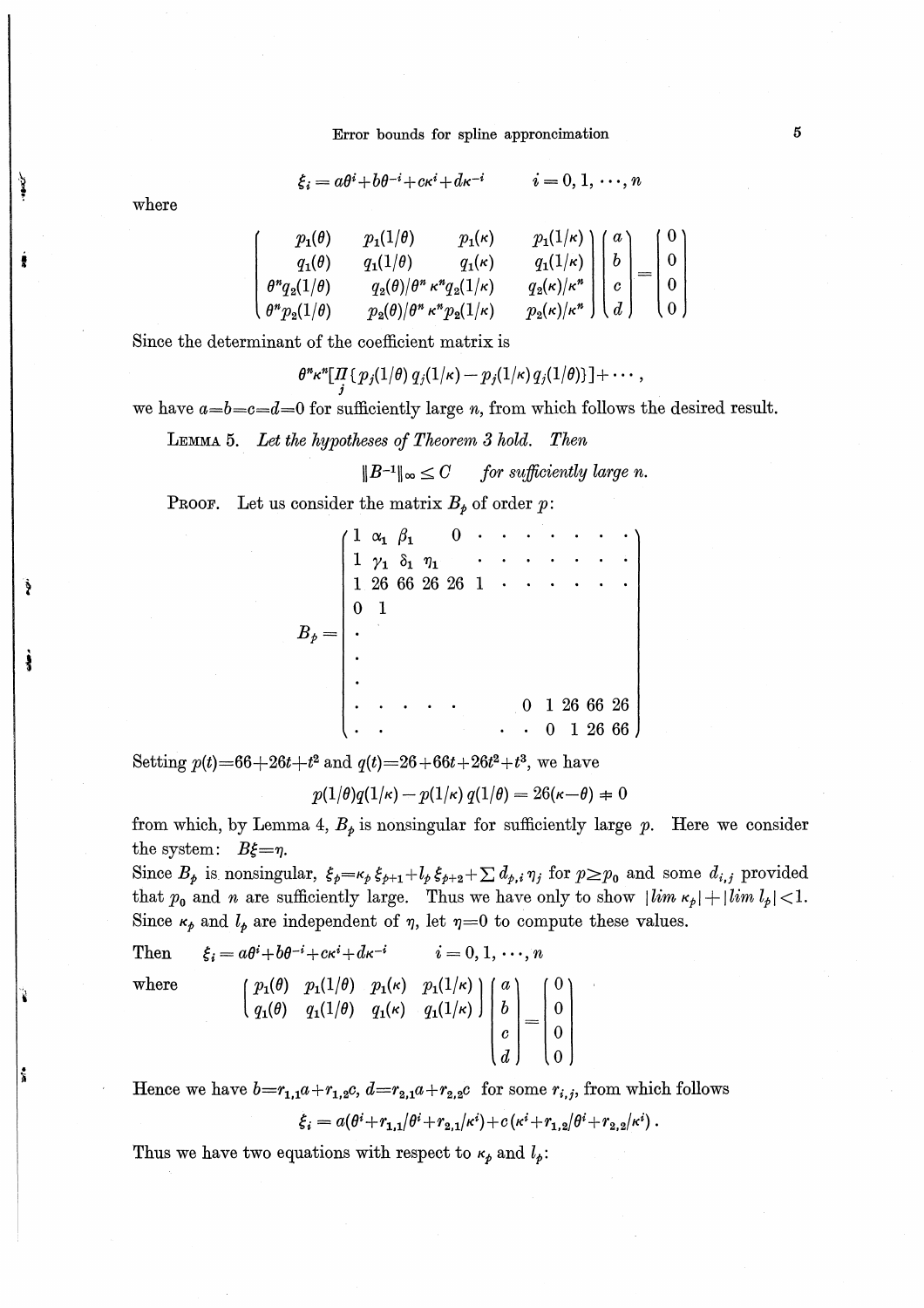M. SAKAI

$$
\begin{aligned} &\left(\theta^{\dot{\rho}+1}+r_{1,1}/\theta^{\dot{\rho}+1}+r_{2,1}/\kappa^{\dot{\rho}+1}\right)k_{\dot{\rho}}+\left(\theta^{\dot{\rho}+2}+r_{1,1}/\theta^{\dot{\rho}+2}+r_{2,1}/\kappa^{\dot{\rho}+2}\right)l_{\dot{\rho}}\\ &=&\theta^{\dot{\rho}}+r_{1,1}/\theta^{\dot{\rho}}+r_{2,1}/\kappa^{\dot{\rho}}\\ &\left(\kappa^{\dot{\rho}+1}+r_{1,2}/\theta^{\dot{\rho}+1}+r_{2,2}/\kappa^{\dot{\rho}+1}\right)\kappa_{\dot{\rho}}+(\kappa^{\dot{\rho}+2}+r_{1,2}/\theta^{\dot{\rho}+2}+r_{2,2}/\kappa^{\dot{\rho}+2})\,l_{\dot{\rho}}\\ &=&\kappa^{\dot{\rho}}+r_{1,2}/\theta^{\dot{\rho}}+r_{2,2}/\kappa^{\dot{\rho}}\;. \end{aligned}
$$

Since  $\kappa_{\phi} \rightarrow 1/\theta + 1/\kappa$  and  $l_{\phi} \rightarrow -1/\theta \kappa$ , we have the desired result.

LEMMA 6. Let  $B^{-1}=(b_{i,j}^{-1})$ . Then we have

$$
|b_{i,0}^{-1}|, |b_{i,1}^{-1}| \leq C/|\kappa|^i
$$
 for sufficiently large n.

**PROOF.**  $b_{i,0}^{-1}$  is represented in the form:

$$
b_{i,\,0}{}^{-1} = a\theta^i + b\theta^{-i} + c\kappa^i + d\kappa^{-i}
$$

where

|  | $\begin{pmatrix} p_1(\theta) & p_1(1/\theta) & p_1(\kappa) & p_1(1/\kappa) \\ q_1(\theta) & q_1(1/\theta) & q_1(\kappa) & q_1(1/\kappa) \\ \theta^n q_2(1/\theta) & q_2(\theta)/\theta^n & \kappa^n q_2(1/\kappa) & q_2(\kappa)/\kappa^n \\ \theta^n p_2(1/\theta) & p_2(\theta)/\theta^n & \kappa^n p_3(1/\kappa) & p_2(\kappa)/\kappa^n \end{pmatrix} \begin{pmatrix} a \\ b \\ c \\ d \end{pmatrix} = \begin{pmatrix} 1 \\ 0 \\ 0 \\ 0 \end{pmatrix}$ |  |  |  |
|--|----------------------------------------------------------------------------------------------------------------------------------------------------------------------------------------------------------------------------------------------------------------------------------------------------------------------------------------------------------------------------------------------------------------------------------------------------------|--|--|--|
|  |                                                                                                                                                                                                                                                                                                                                                                                                                                                          |  |  |  |

Hence we have  $a\in O(1/|\theta\kappa|^n)$ ,  $b\in O(1)$ ,  $c\in O(1/|\kappa|^{2n})$ ,  $d\in O(1)$ . Replacing  $(1, 0, 0, 0)'$ by  $(0, 1, 0, 0)'$  we have the estimate for  $b_{i}^{-1}$ .

## 4. Numerical Illustration

In this section we shall consider the applciation of the stated method by the sample functions under the various end conditions. For the cubic spline, let us impose the following ones:

(1) 
$$
M_0 = M_n = 0
$$
, (2)  $4^5 M_0 = V^5 M_n = 0$  and (3)  $M_0 = y''(0)$ ,  $M_n = y''(1)$ .

 $S_5$  can be used to give better orders of approximations to y than those obtained from s!

|                                          |                                                                                                                                               | (2)                                                                                                                                                 | (3)                                                                                                                                                    |
|------------------------------------------|-----------------------------------------------------------------------------------------------------------------------------------------------|-----------------------------------------------------------------------------------------------------------------------------------------------------|--------------------------------------------------------------------------------------------------------------------------------------------------------|
| 5/64<br>17/64<br>31/64<br>47/64<br>59/64 | $3.20(-6)$<br>$4.49(-6)$<br>$-2.05(-9)$<br>$1.66(-9)$<br>$-4.03(-9)$<br>$-1.27(-14)$<br>$-1.95(-9)$<br>$4.52(-9)$<br>$8.71(-6)$<br>$1.22(-5)$ | $-2.29(-14)$<br>$-2.68(-9)$<br>$-3.24(-9)$<br>$2.58(-14)$<br>$-4.03(-9)$<br>$3.31(-14)$<br>$-5.17(-9)$<br>$4.13(-14)$<br>$-6.24(-9)$<br>$1.53(-13)$ | $-3.65(-10)$<br>$-2.59(-9)$<br>$-1.10(-13)$<br>$-3.24(-9)$<br>$3.22(-14)$<br>$-4.03(-9)$<br>$-3.26(-14)$<br>$-5.18(-9)$<br>$-6.95(-9)$<br>$-9.33(-10)$ |

Table 1.1 (e<sup>t</sup>,  $n = 32$ )

Table 1.2 ( $log(1+t)$ ,  $n = 32$ )

|                                          | $\scriptstyle{(1)}$                                                                                                                             | (2)                                                                                                                             | $\scriptstyle{(3)}$                                                                                                                             |  |  |
|------------------------------------------|-------------------------------------------------------------------------------------------------------------------------------------------------|---------------------------------------------------------------------------------------------------------------------------------|-------------------------------------------------------------------------------------------------------------------------------------------------|--|--|
| 5/64<br>17/64<br>31/64<br>47/64<br>59/64 | $-3.20(-9)$<br>$-4.49(-6)$<br>$-4.60(-9)$<br>$-1.66(-9)$<br>$3.06(-9)$<br>$-2.44(-14)$<br>$-1.62(-10)$<br>$1,35(-9)$<br>$-8.01(-9)$ $-1.12(-6)$ | $1.10(-5) -1.84(-11)$<br>$3.06(-9) -4.22(-13)$<br>$2.82(-9) -1.78(-13)$<br>$1.64(-9)$<br>$-7.50(-13)$<br>$1.09(-9)$ $2.62(-13)$ | $2.19(-9)$<br>$1, 25(-8)$<br>$3.95(-13)$<br>$5.79(-9)$<br>$-1.78(-13)$<br>$3.06(-9)$<br>$1.64(-9)$<br>$-2.44(-14)$<br>$1.37(-10)$<br>$1.19(-9)$ |  |  |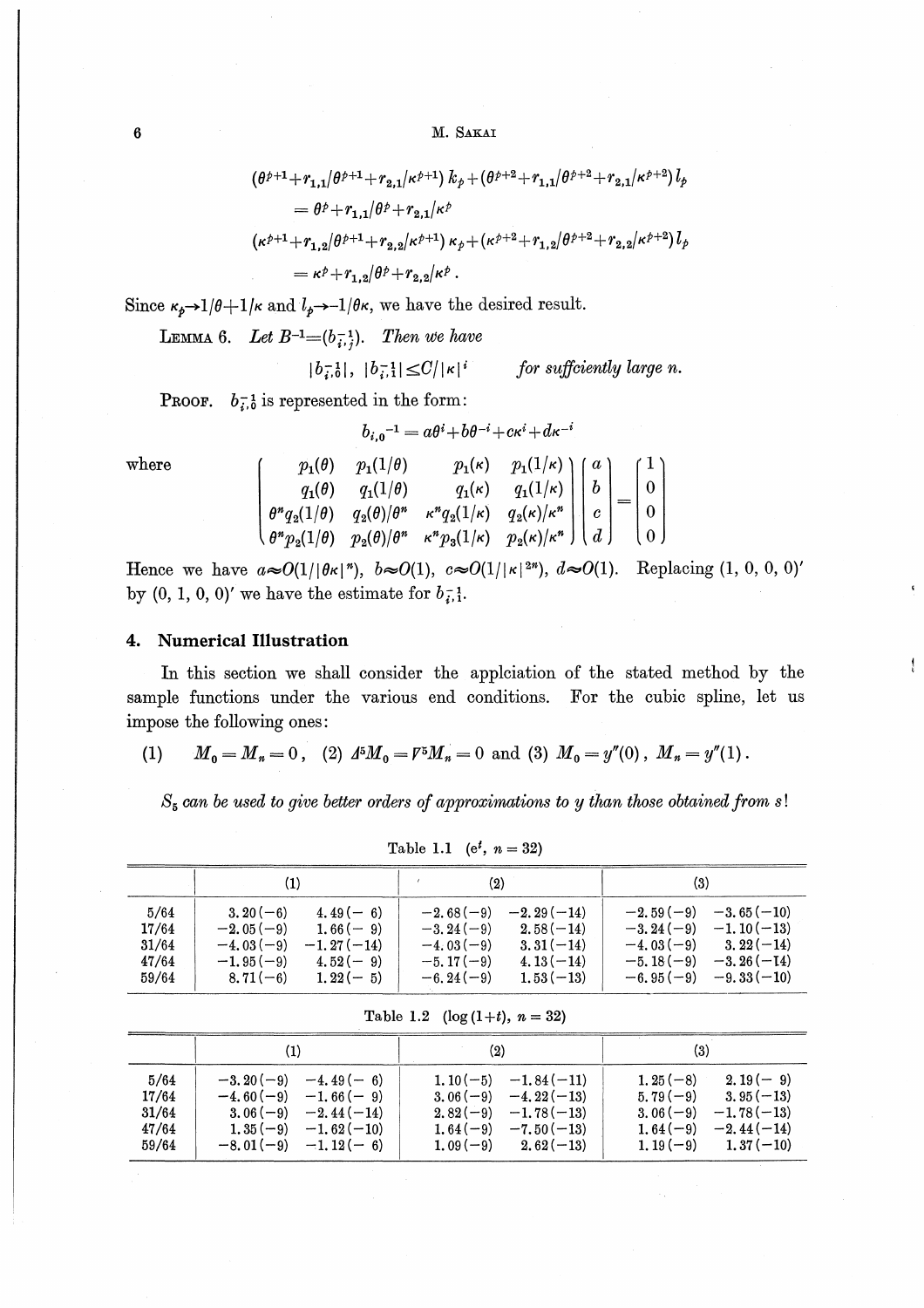|       | $\left( 1\right)$ |             | $\left( 2\right)$ |             | (3)         |             |  |
|-------|-------------------|-------------|-------------------|-------------|-------------|-------------|--|
| 5/64  | $2.34(-6)$        | $3.76(-6)$  | $-3.54(-7)$       | $-1.78(-8)$ | $-3.58(-7)$ | $-2.21(-8)$ |  |
| 17/64 | $-4.47(-6)$       | $1.43(-6)$  | $-4.47(-6)$       | $1.42(-7)$  | $-4.77(-6)$ | $1.42(-7)$  |  |
| 31/64 | $-6.47(-4)$       | $-1.91(-4)$ | $-6.47(-4)$       | $-1.91(-4)$ | $-6.47(-4)$ | $-1.91(-4)$ |  |

Table 1.3  $(1/(1+25(2t-1)^2), n=32)$ 

 $\delta$ 

 $\frac{4}{3}$ 

 $\frac{a}{2}$ 

 $\ddot{\hat{}}$ 

Ť

 $\mathbf{\hat{a}}$ 

|                                          | (1)                                                                                                                                  | (2)                                                                                                                                           |                                                                                                                                        |  |  |
|------------------------------------------|--------------------------------------------------------------------------------------------------------------------------------------|-----------------------------------------------------------------------------------------------------------------------------------------------|----------------------------------------------------------------------------------------------------------------------------------------|--|--|
| 5/64<br>17/64<br>31/64<br>47/64<br>59/64 | $-1.94(-10) -1.62(-15)$<br>$-6.52(-10)$ $-5.38(-14)$<br>$-1.16(-9) -4.67(-13)$<br>$-2.66(-9)$ $-1.40(-9)$<br>$-2.70(-6)$ $-3.78(-6)$ | $3.91(-14)$<br>$-1.94(-10)$<br>$-6.52(-10)$<br>$-5.37(-15)$<br>$-1.16(-9) -9.53(-15)$<br>$-2.66(-9)$ $-1.37(-14)$<br>$-2.70(-9)$ $-4.10(-14)$ | $-1.94(-10) -1.62(-15)$<br>$-6.52(-10)$ $-5.38(-15)$<br>$-1.16(-9)$ $-4.67(-14)$<br>$-2.66(-9)$ $-1.40(-9)$<br>$-2.70(-6)$ $-3.78(-6)$ |  |  |

Table 1.4 (sint,  $n = 32$ )

 $S'_5$  can be used to give better orders of approximations to y' than those obtained from  $s'$ !

Table 2.1 (e<sup>t</sup>,  $n = 32$ )

|     |             |             | (2)         |             | (3)         |             |
|-----|-------------|-------------|-------------|-------------|-------------|-------------|
| 1/8 | $4.65(-5)$  | $5.88(-5)$  | $-6.00(-9)$ | $1.13(-12)$ | $-9.79(-9)$ | $-4.54(-9)$ |
| 3/8 | $-6.67(-9)$ | $1.48(-9)$  | $-7.71(-9)$ | $2.15(-12)$ | $-7.71(-9)$ | $2.03(-12)$ |
| 5/8 | $-1.33(-8)$ | $-4.03(-9)$ | $-9.90(-9)$ | $2.77(-12)$ | $-9.90(-8)$ | $3.09(-12)$ |
| 7/8 | $-1.26(-4)$ | $-1.52(-4)$ | $-1.27(-8)$ | $2.27(-12)$ | $-2.42(-9)$ | $1,23(-8)$  |

Table 2.2  $(log(1+t), n = 32)$ 

|                          | $\bf{(1)}$                                                                                                         | (2)                                                                                                                  |                                                                                                                     |  |
|--------------------------|--------------------------------------------------------------------------------------------------------------------|----------------------------------------------------------------------------------------------------------------------|---------------------------------------------------------------------------------------------------------------------|--|
| 1/8<br>3/8<br>5/8<br>7/8 | $-5.58(-5)$<br>$-4.65(-5)$<br>$-2.71(-8)$<br>$-1.37(-9)$<br>$-1.09(-8)$<br>$4.06(-10)$<br>$1.16(-5)$<br>$1.35(-5)$ | $2.50(-10)$<br>$-7.05(-8)$<br>$-2.58(-8)$<br>$1.15(-10)$<br>$-1.12(-8)$<br>$3.56(-11)$<br>$-5.48(-9)$<br>$9.28(-12)$ | $-4.77(-8)$<br>$2.77(-8)$<br>$1.15(-10)$<br>$-2.58(-8)$<br>$-1.12(-8)$<br>$3.55(-11)$<br>$-6.90(-9)$<br>$-1.69(-9)$ |  |

Table 2.3  $(1/(1+25(2t-1)^2), n = 32)$ 

|     |             |             | $\left( 2\right)$ |             | $\left( 3\right)$ |             |
|-----|-------------|-------------|-------------------|-------------|-------------------|-------------|
| 1/8 | $2.09(-5)$  | $4.80(-5)$  | $-1.83(-5)$       | $1.06(-6)$  | $-1.83(-5)$       | $1.00(-6)$  |
| 2/8 | $-1.24(-4)$ | $4.08(-6)$  | $-1.24(-4)$       | $3.84(-6)$  | $-1.24(-4)$       | $3.84(-6)$  |
| 3/8 | $2.58(-3)$  | $-1.06(-3)$ | $2.58(-3)$        | $-1.06(-3)$ | $2.58(-3)$        | $-1.06(-3)$ |

Table 2.4 (sint,  $n = 32$ )

|                          | (1)                                                                                                                | $\left( 2\right)$                                                                                                    | (3)                                                                                                                 |
|--------------------------|--------------------------------------------------------------------------------------------------------------------|----------------------------------------------------------------------------------------------------------------------|---------------------------------------------------------------------------------------------------------------------|
| 1/8<br>3/8<br>5/8<br>7/8 | $-5.58(-5)$<br>$-4.65(-5)$<br>$-2.71(-8)$<br>$-1.37(-9)$<br>$-1.09(-8)$<br>$5.66(-10)$<br>$1.16(-5)$<br>$1.37(-5)$ | $2.50(-10)$<br>$-7.05(-8)$<br>$-2.58(-8)$<br>$1.15(-10)$<br>$-1.12(-8)$<br>$3.56(-11)$<br>$-5.48(-9)$<br>$9.28(-12)$ | $2.77(-8)$<br>$-4.77(-8)$<br>$1.15(-10)$<br>$-2.58(-8)$<br>$-1.12(-8)$<br>$3.55(-11)$<br>$-6.90(-9)$<br>$-1.69(-9)$ |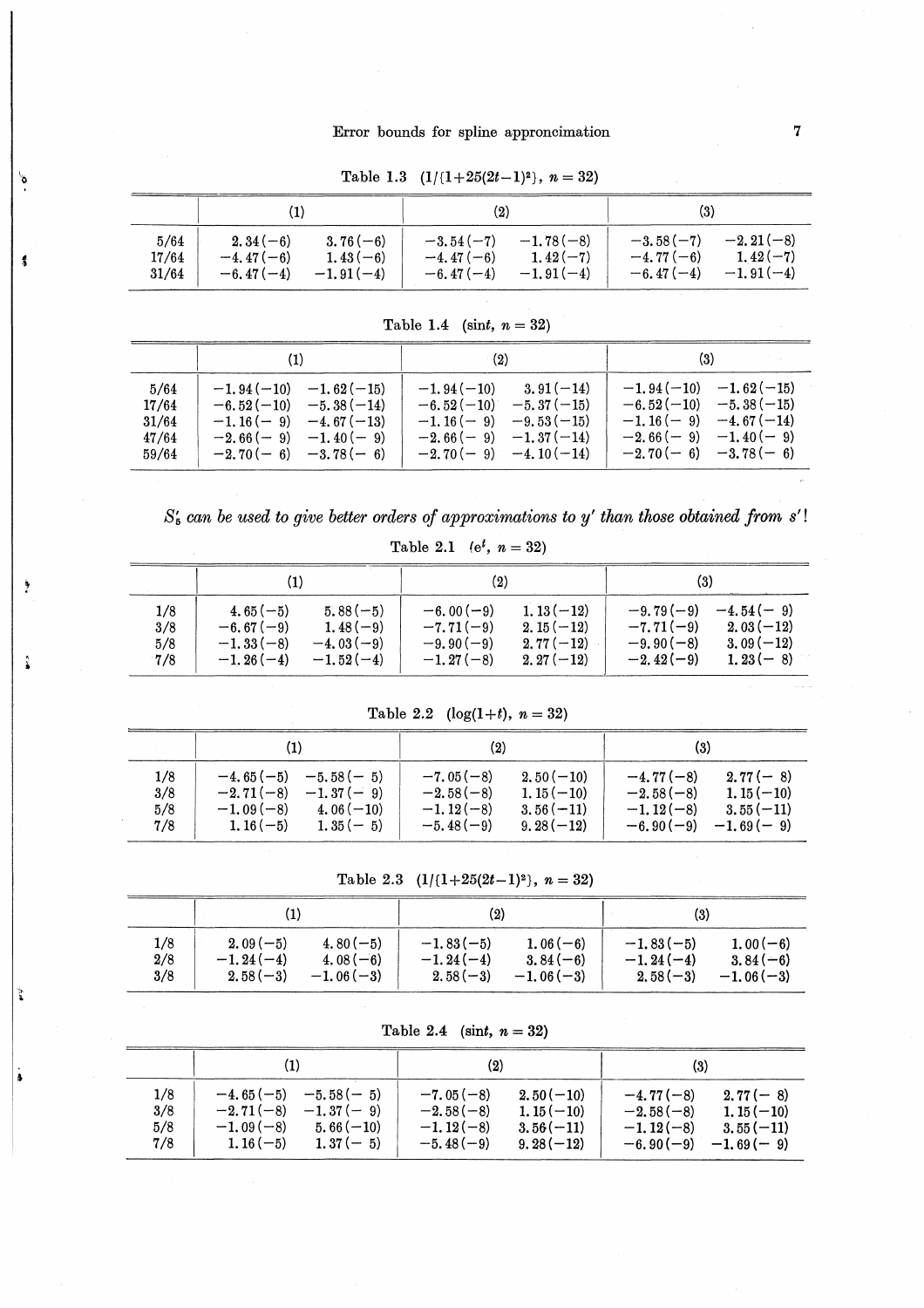# M. SAKAI

 $S_5$  can be used to give better orders of approximations to  $y''$  than those obtained from  $s''!$ 

|                   | $\scriptstyle{(1)}$                       |                                           | $\scriptstyle{(2)}$                       |                                                                | (3)                                       |                                          |
|-------------------|-------------------------------------------|-------------------------------------------|-------------------------------------------|----------------------------------------------------------------|-------------------------------------------|------------------------------------------|
| 1/8               | $-5.25(-3)$                               | $-2.06(-3)$                               | $-9.22(-5)$                               | $1.99(-11)$<br>$-3.24(-13)*$                                   | $-9.18(-5)$                               | $1.68(-7)$                               |
| 3/8<br>5/8<br>7/8 | $-1.19(-4)$<br>$-1.52(-4)$<br>$-1.42(-2)$ | $-5.48(-8)$<br>$-1.49(-8)$<br>$-5.06(-3)$ | $-1.18(-4)$<br>$-1.52(-4)$<br>$-1.95(-4)$ | $-4.01(-13)$<br>$-9.30(-14)$<br>$-4.78(-11)$<br>$-6.52(-13)$ * | $-1.18(-4)$<br>$-1.52(-4)$<br>$-1.94(-4)$ | $4.06(-12)$<br>$1.20(-11)$<br>$4.56(-7)$ |

Table 3.1 (e<sup>t</sup>,  $n = 32$ )

Table 3.2  $(log(1+t), n = 32)$ 

|                   | (1)                                    |                                        | $\left( 2\right)$                      |                                                             | (3)                      |                                                       |
|-------------------|----------------------------------------|----------------------------------------|----------------------------------------|-------------------------------------------------------------|--------------------------|-------------------------------------------------------|
| 1/8               | $5.46(-3)$                             | $2.06(-3)$                             | $3.05(-4)$                             | $8.14(-9)$<br>$3.07(-10)*$                                  |                          | $3.02(-4) -1.01(-6)$                                  |
| 3/8<br>5/8<br>7/8 | $1.37(-4)$<br>$7.00(-5)$<br>$1.33(-3)$ | $5.48(-8)$<br>$1,37(-8)$<br>$5.15(-4)$ | $1,37(-4)$<br>$7.00(-4)$<br>$3.95(-5)$ | $2.41(-11)$<br>6.44 $(-12)$<br>$-1.38(-10)$<br>$5.25(-13)*$ | $1,37(-4)$<br>$3.95(-5)$ | $-2.02(-12)$<br>$7.00(-4)$ $4.77(-12)$<br>$-6.29(-8)$ |

Table 3.3  $(1/(1+25(2t-1)^2), n = 32)$ 

|     | (1)         |             | (2)         |             | (3)         |            |
|-----|-------------|-------------|-------------|-------------|-------------|------------|
| 1/8 | $-2.56(-2)$ | $-1.73(-3)$ | $-2.12(-2)$ | 6.17 $(-6)$ | $-2.12(-2)$ | $8.96(-6)$ |
| 2/8 | $-1.36(-1)$ | 6.25 $(-5)$ | $-1.30(-1)$ | $7.10(-5)$  | $-1.30(-1)$ | $7.10(-5)$ |
| 3/8 | $3.70(-1)$  | $5.79(-3)$  | $3.70(-1)$  | $5.79(-3)$  | $3.70(-1)$  | $5.79(-3)$ |
| 4/8 | $-1.89(+1)$ | $5.75(-1)$  | $-1.89(+1)$ | $5.75(-1)$  | $-1.89(+1)$ | $5.75(-1)$ |

Table 3.4 (sint,  $n = 32$ )

|                          |                                                                                                                     | $\left( 2\right)$                                                                                                     | (3)                                                                                                                  |
|--------------------------|---------------------------------------------------------------------------------------------------------------------|-----------------------------------------------------------------------------------------------------------------------|----------------------------------------------------------------------------------------------------------------------|
| 1/8<br>3/8<br>5/8<br>7/8 | $-1.01(-5)$<br>$-1.06(-14)$<br>$1, 23(-12)$<br>$-2.98(-5)$<br>$-4.75(-5)$<br>$4.61(-8)$<br>$4.28(-3)$<br>$1.74(-3)$ | $-1.87(-11)$<br>$-1.01(-5)$<br>$6.58(-15)$<br>$-2.98(-5)$<br>$6.57(-14)$<br>$-4.67(-5)$<br>$1.15(-11)$<br>$-6.25(-5)$ | $-1.06(-10)$<br>$-1.01(-5)$<br>$7.17(-15)$<br>$-2.98(-5)$<br>$3.82(-12)$<br>$-4.67(-5)$<br>$1.41(-7)$<br>$-6.21(-5)$ |

 $(*\cdots \triangle^7 M_0 = \nabla^7 M_{\bullet} = 0)$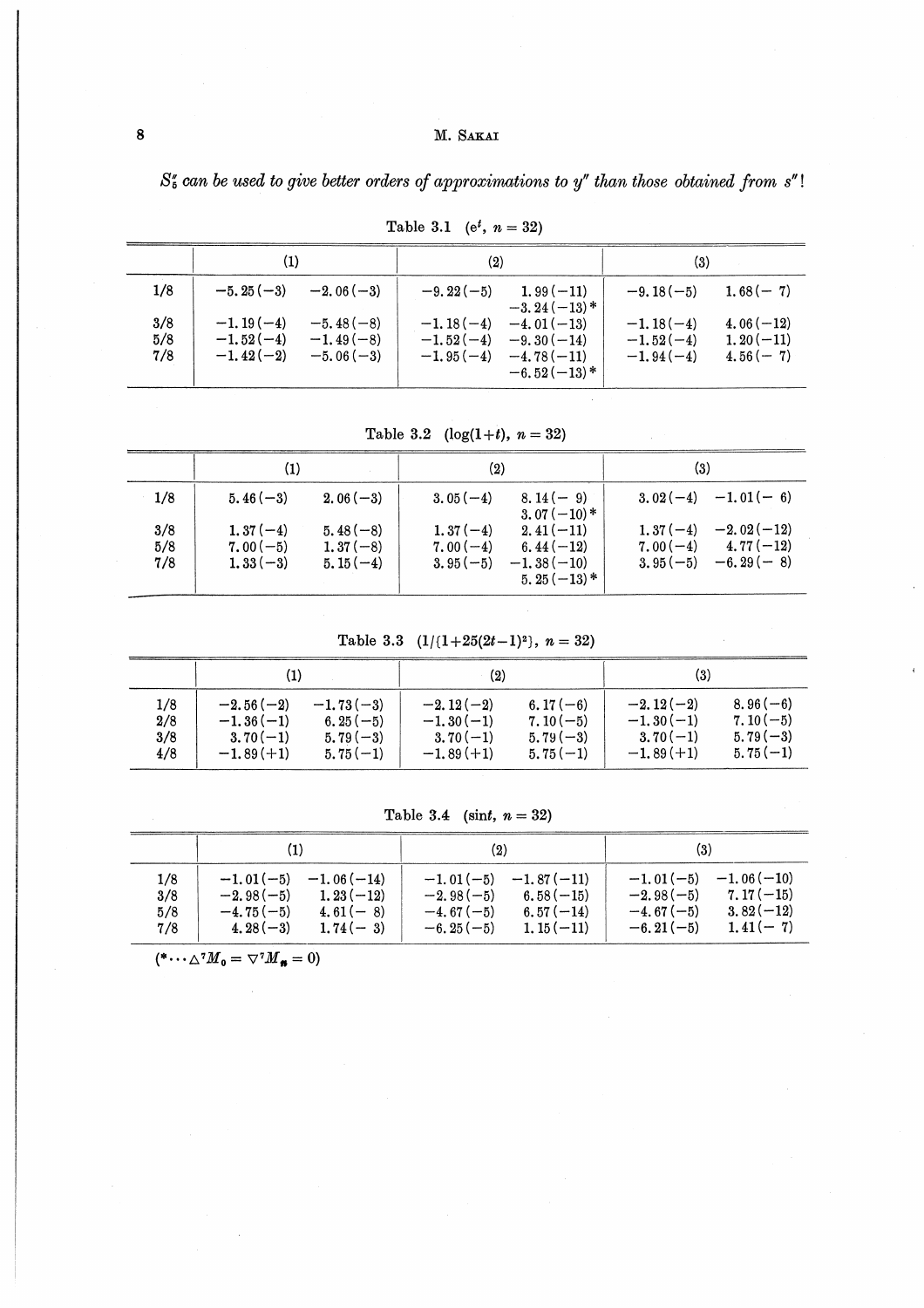Tables 4 contain the errors in  $s'_r$  and  $s'$  to  $e^t$  under the end conditions:

$$
A^{\dagger}M_{0}=p^{\dagger}M_{n}=0.
$$

|     | $s'$ - $y'$ | $s'_5 - y'$ | $s'_7-y'$    |
|-----|-------------|-------------|--------------|
| 1/8 | $-6.00(-9)$ | $1.67(-12)$ | $-2.00(-15)$ |
| 2/8 | $-6.80(-9)$ | $1.90(-12)$ | $4.44(-16)$  |
| 3/8 | $-7.71(-9)$ | $2.15(-12)$ | $6.66(-16)$  |
| 4/8 | $-8.73(-9)$ | $2.43(-12)$ | $-5.33(-15)$ |
| 5/8 | $-9.90(-9)$ | $2.77(-12)$ | $4.44(-15)$  |
| 6/8 | $-1.12(-8)$ | $3.13(-12)$ | $-1.55(-15)$ |
| 6/8 | $-1.27(-8)$ | $3.55(-12)$ | $2.00(-15)$  |

Table 4.1  $(n = 32)$ 

Table 4.2  $(n = 16)$ 

|       | $s - y$     | $s_{5}$ - $y$ | s, y         |
|-------|-------------|---------------|--------------|
| 7/32  | $-4.94(-8)$ | $1.61(-12)$   | $4.44(-15)$  |
| 13/32 | $-5.96(-8)$ | $1.94(-12)$   | $-1.55(-15)$ |
| 25/32 | $-8.67(-8)$ | $2.81(-12)$   | $-1.18(-14)$ |

Table 5 contains the errors in  $s$  and  $s<sub>7</sub>$  to Chebyshev and Legendre polynomials with degree 20 under the end conditions:

$$
A^{\dagger}M_{0}=V^{\dagger}M_{n}=0.
$$

$$
Table 5 (n = 64)
$$

|                                                 | Chebyshev                                                              |                                                                         | Legendre                                                              |                                                                         |  |
|-------------------------------------------------|------------------------------------------------------------------------|-------------------------------------------------------------------------|-----------------------------------------------------------------------|-------------------------------------------------------------------------|--|
|                                                 | $s - y$                                                                | $s, -y$                                                                 | $s - y$                                                               | $s_7-y$                                                                 |  |
| 21/128<br>41/128<br>61/128<br>81/128<br>101/128 | $-2.65(-5)$<br>$-3.11(-5)$<br>$4.01(-5)$<br>$-4.57(-5)$<br>$-8.55(-5)$ | $-7.18(-10)$<br>$-9.50(-10)$<br>$1.71(-9)$<br>$-5.61(-9)$<br>$5.87(-8)$ | $5.11(-6)$<br>$-6.02(-6)$<br>$7.53(-5)$<br>$-6.47(-5)$<br>$-3.34(-5)$ | $1.56(-10)$<br>$-2.18(-10)$<br>$4.26(-10)$<br>$-1.52(-9)$<br>$1.75(-8)$ |  |

For the quintic spline, it is possible to rewrite the end condition  $m_0 = y'_0$  as follows:

$$
hy'_0 = -(37y_0 + 54y_1 - 9y_2 - 8y_3)/12
$$
  
+ 
$$
h^2(-23M_0 + 354M_1 + 20M_2 + 8M_3)/240
$$
 (51).

Table 6 gives us the errors for the quintic spline interpolating to the sample functions under the end conditions:

$$
A^7 M_0 = V^7 M_n = 0 \text{ and } m_0 = y'_0, m_n = y'_n.
$$

Let  $\bar{s}'$  and  $\bar{s}''$  denote the values modified by (5) and (6).